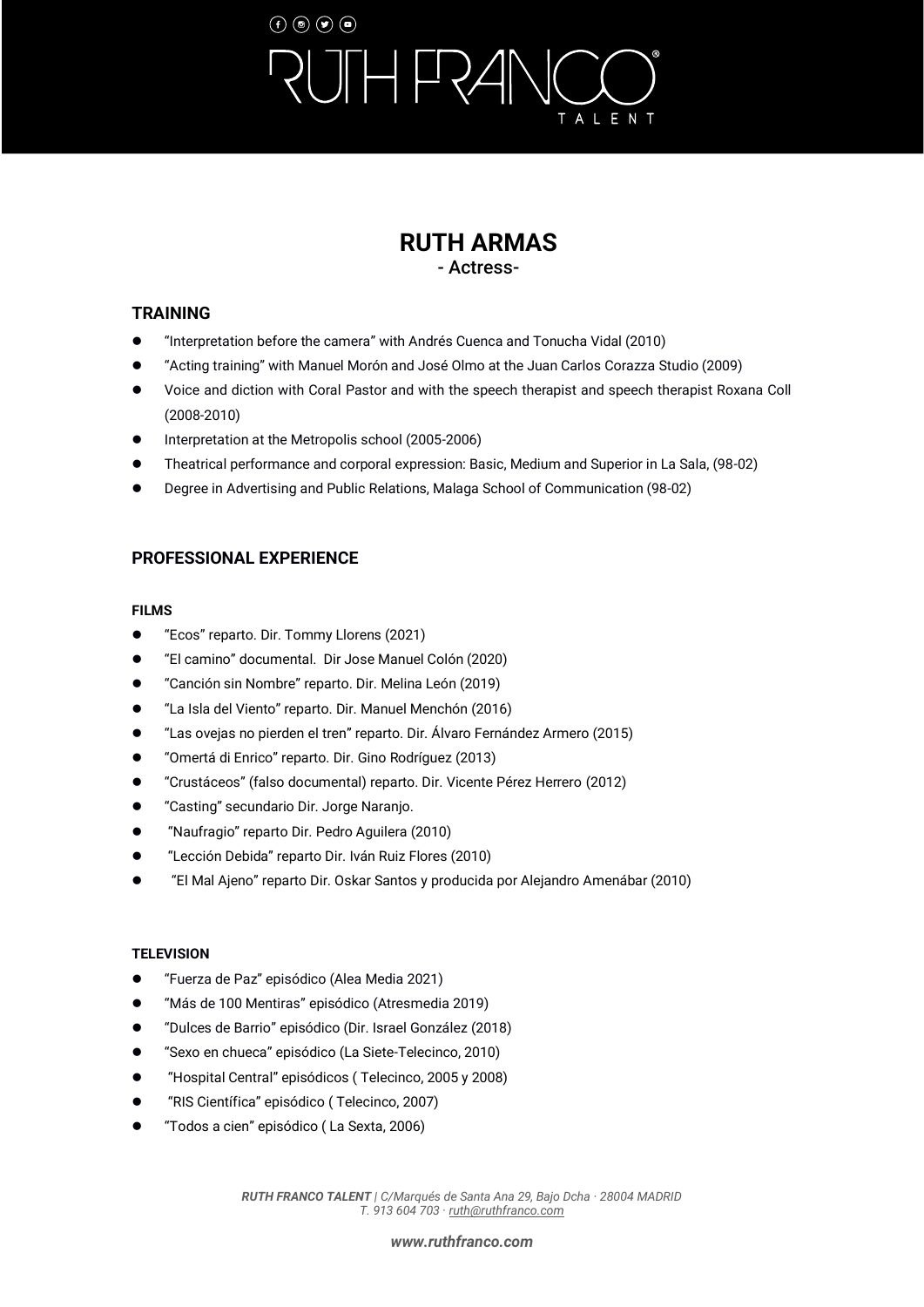# $\left(\mathbf{f}\right)\left(\mathbf{0}\right)\left(\mathbf{g}\right)\left(\mathbf{0}\right)$  $H$ FR $\angle$ ALENT

#### **THEATRE**

- ⚫ "Friend Zone" Dir. Fran Villalba y Daniel Curbelo (2014)
- ⚫ "La importancia de llamarse Ernesto" Óscar Wilde Dir. Clara Cosials (2007)
- ⚫ "La Sed" y "Amor con Amor se paga" Monólogos dramatizados Dir. José Pascual Varona (2005)
- ⚫ "Auto de los Reyes Magos" Dir. Tito Santana (2003 y 2004)
- ⚫ "El Embrujado" -Valle- Inclán y "El Amor de Don Perlimplín y Belisa en el jardín"- García Lorca Dir. Irene Viñals ( 1999-2001)

#### **SHORTFILMS**

- ⚫ "27 minutos" Dir. Fernando González (2019)
- ⚫ "Eva Regresa" Dir. Carmen Blanco (2018)
- ⚫ "Manuela" Dir. Jose Manuel Colón (2018)
- ⚫ "Fingering" y "Heart Attack" Dir. Heber Martín (2014 y 2015)
- ⚫ "Longina, el musical" (Teaser) protagonista. Dir. Chedey Reyes (2014)
- ⚫ "Isla, la imposibilidad de" Dir. Zacarías de la Rosa (2013)
- ⚫ "Marioneta" y "2036" Dir. Cristian R. Sánchez (2013 y 2018)
- ⚫ "A vivir" (ficción y animación) Dir. Ángel Valiente (2013)
- ⚫ "La Dernière Sèance" Dir. Gino Rodríguez (2013)
- ⚫ "La gente es muy fea" Dir. Carlota Fernández (2012)
- ⚫ "Ansite" Dir. Armando Ravelo (2011)
- ⚫ "Regresión" Dir. Dalay P. Betancor (2012)
- "Mamá" Dir. Hermanos Prada (2012)
- ⚫ "Por los viejos tiempos" Dir. Pablo Vara (2012)
- ⚫ "Sombras de futuro" y "Defuncionario" Dir. Wiro Berriatúa (2011 y 2016)
- ⚫ "Un fuerte abrazo, Carmen" Isaías Lomay (2011)
- ⚫ "Barril 63" Dir. Jesús Rabasco y Julio García (2010)
- ⚫ "Mientras tanto" Dir. Diego Betancor (2010)
- ⚫ "Lágrimas" pieza para TVE2 de NYSU films (2010)
- ⚫ "Los Gritones", "Manguitos" y "Rotos" Dir. Roberto Pérez Toledo (2010 y 2012)
- ⚫ "La vida que me queda" Dir. Hugo Martín Cuervo (2009)
- ⚫ "Era tu madre" Dir. Pedro Sancho (2009)
- ⚫ "Marisa" Dir. Nacho Vigalondo (2009)
- ⚫ "Pizza Eli" y "Ana Cronia" Dir. Carlos Agulló (2008)
- ⚫ "El perdedor" Dir. Julio García (2006)
- ⚫ "Love is in di er" Dir. Samuel Gutiérrez (2005)